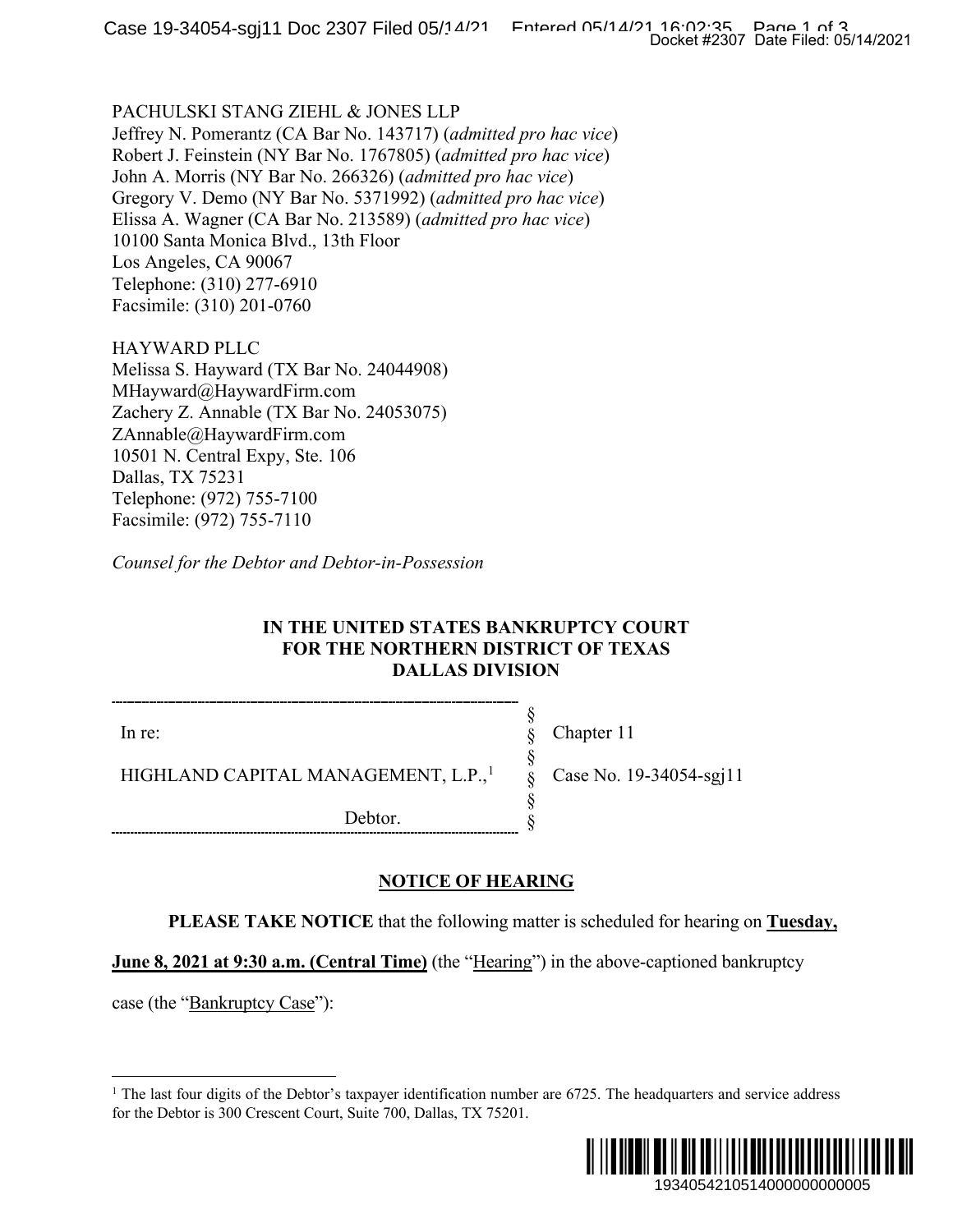1. *Debtor's Motion for Entry of an Order Further Extending the Period Within Which It May Remove Actions Pursuant to 28 U.S.C. § 1452 and Rule 9027 of the Federal Rules of Bankruptcy Procedure* [Docket No. 2304] (the "Motion").

The Hearing on the Motion will be held before The Honorable Stacey G. C. Jernigan, United States Bankruptcy Judge, at the United States Bankruptcy Court for the Northern District of Texas (Dallas Division), Earle Cabell Federal Building, 1100 Commerce Street, 14th Floor, Courtroom No. 1, Dallas, Texas 75242-1496

Any response (each, a "Response") to the relief requested in the Motion shall be filed with

the Clerk of the Court on or before **Friday, June 4, 2021 at 5:00 p.m. (Central Time)** (the

## "Response Deadline").

The Debtor may file a reply (each, a "Reply") to any Response. Any Reply shall be filed with the Clerk of the Court on or before **Monday, June 7, 2021 at 5:00 p.m. (Central Time)** (the "Reply Deadline").

[*Remainder of Page Intentionally Left Blank*]